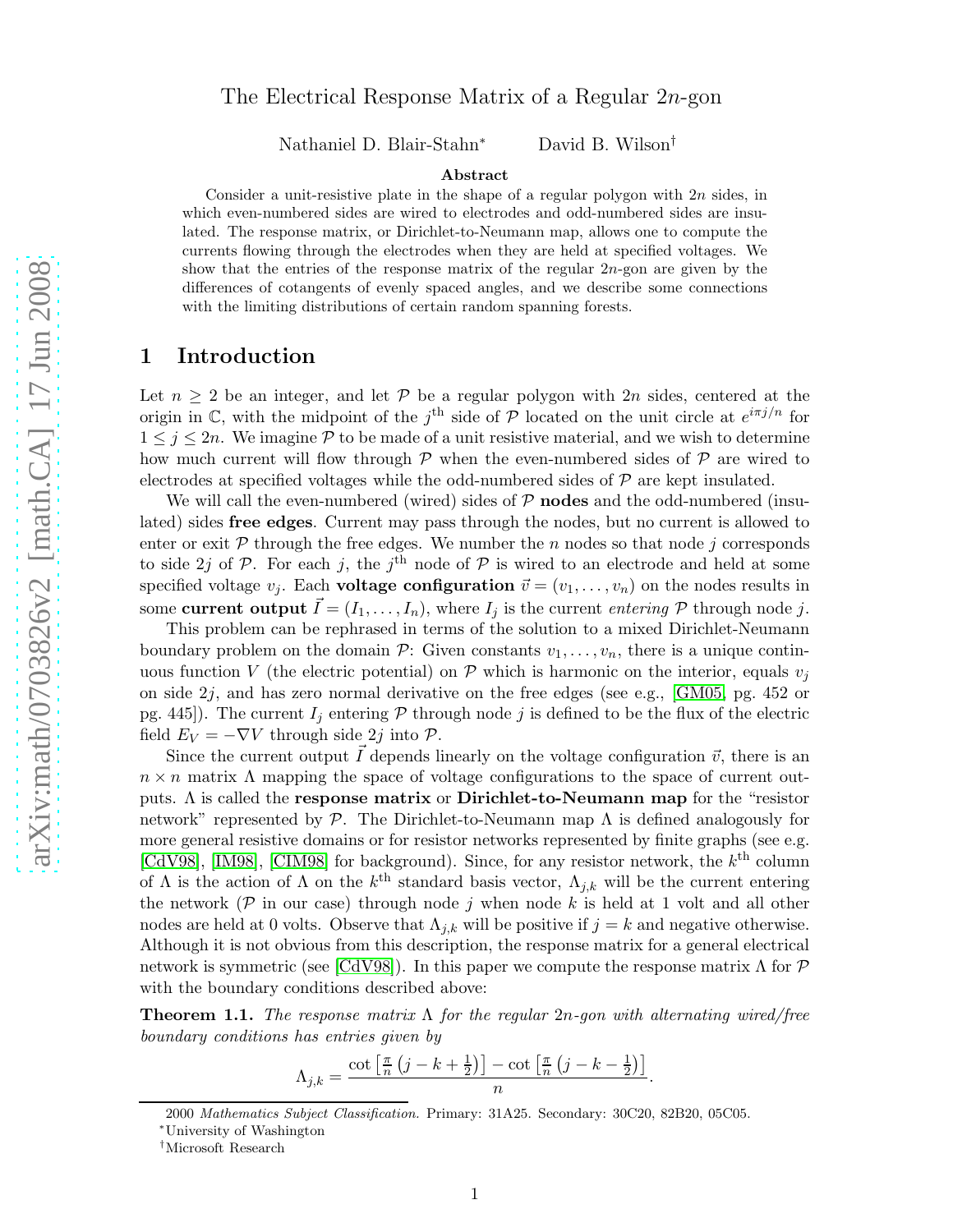The response matrix is closely connected to the distribution of random "groves" (a generalization of spanning trees) in a resistor network [\[KW06\]](#page-9-3). In § [2](#page-2-0) we give some background on this connection with groves, which is what initially led us to study the response matrix Λ, and we briefly compare the grove model with an analogous model based on percolation. We then discuss a purely algebraic approach (based on groves) that Kenyon and Wilson [\[KW06,](#page-9-3)  $\S 5.2$ ] used to compute the response matrix for the regular  $2n$ -gon in the cases  $n = 3$  and  $n = 4$ . This algebraic approach, however, is not easily adapted to general n. We prove Theorem [1.1](#page-0-0) in  $\S$  [3,](#page-5-0) using a combination of algebraic and analytic methods.

We mention that it is known how to compute the response matrix by using the Schwarz-Christoffel formula to map the polygon to a rectangle with vertical slits that correspond to the free edges, as shown in Figure [1.](#page-1-0) A general  $2n$ -gon may be conformally mapped to a rectangle so that one wired side (say side  $j$ ) gets mapped to the top of the rectangle, the adjacent free sides get mapped to the sides of the rectangle, the remaining wired sides get mapped to intervals of the bottom side of the rectangle, and the remaining free sides get mapped to vertical slits. ([\[KW06,](#page-9-3) § 5.2] includes a discussion of these maps.) The current response  $\Lambda_{j,k}$  is just the ratio of the length of the image of the  $k^{\text{th}}$  side to the height of the rectangle. Without going further into details, we mention that in the example of the regular octagon  $(n = 4)$ , this approach yields

$$
\Lambda_{j,j+2} = -\frac{\int_{x_4}^{x_5} \frac{w^2 - b^2}{\prod_{\ell=1}^8 (w - x_\ell)^{1/2}} dw}{\int_{x_7}^{x_8} \frac{w^2 - b^2}{\prod_{\ell=1}^8 (w - x_\ell)^{1/2}} dw} \quad \text{where} \quad b^2 = \frac{\int_{x_3}^{x_4} \frac{w^2}{\prod_{\ell=1}^8 (w - x_\ell)^{1/2}} dw}{\int_{x_3}^{x_4} \frac{1}{\prod_{\ell=1}^8 (w - x_\ell)^{1/2}} dw}
$$

and  $x_{\ell} = \cot((1/2 - \ell)\pi/8)$ . It is not at first obvious that this should simplify to

$$
\Lambda_{j,j+2}=1/2-1/\sqrt{2}.
$$



<span id="page-1-0"></span>Figure 1: On the left is the regular  $2n$ -gon  $(n = 7)$  with alternate sides wired and free (insulated). The regular 2n-gon is conformally mapped to a rectangle so that one wired side goes to the top and the remaining wired sides go the bottom of the rectangle, while two free sides get mapped to the sides of the rectangle and the remaining free sides get mapped to vertical slits. Entries of the response matrix are given by the lengths of the wired sides in the rectangle divided by the height of the rectangle. A Möbius transformation maps the slit rectangle to a subset of the unit disk. Each wired side and each free side is mapped to an arc of a circle that passes through the top of the disk, and  $n-1$  of the wired sides each get mapped to arcs of the unit circle of length  $2\pi/n$ .

Remark. Since the current responses for the regular polygon are differences of cotangents, the horizontal positions of the vertical slits and the sides of the rectangle are given by cotangents of evenly spaced angles. If we view the slit rectangle as being embedded in the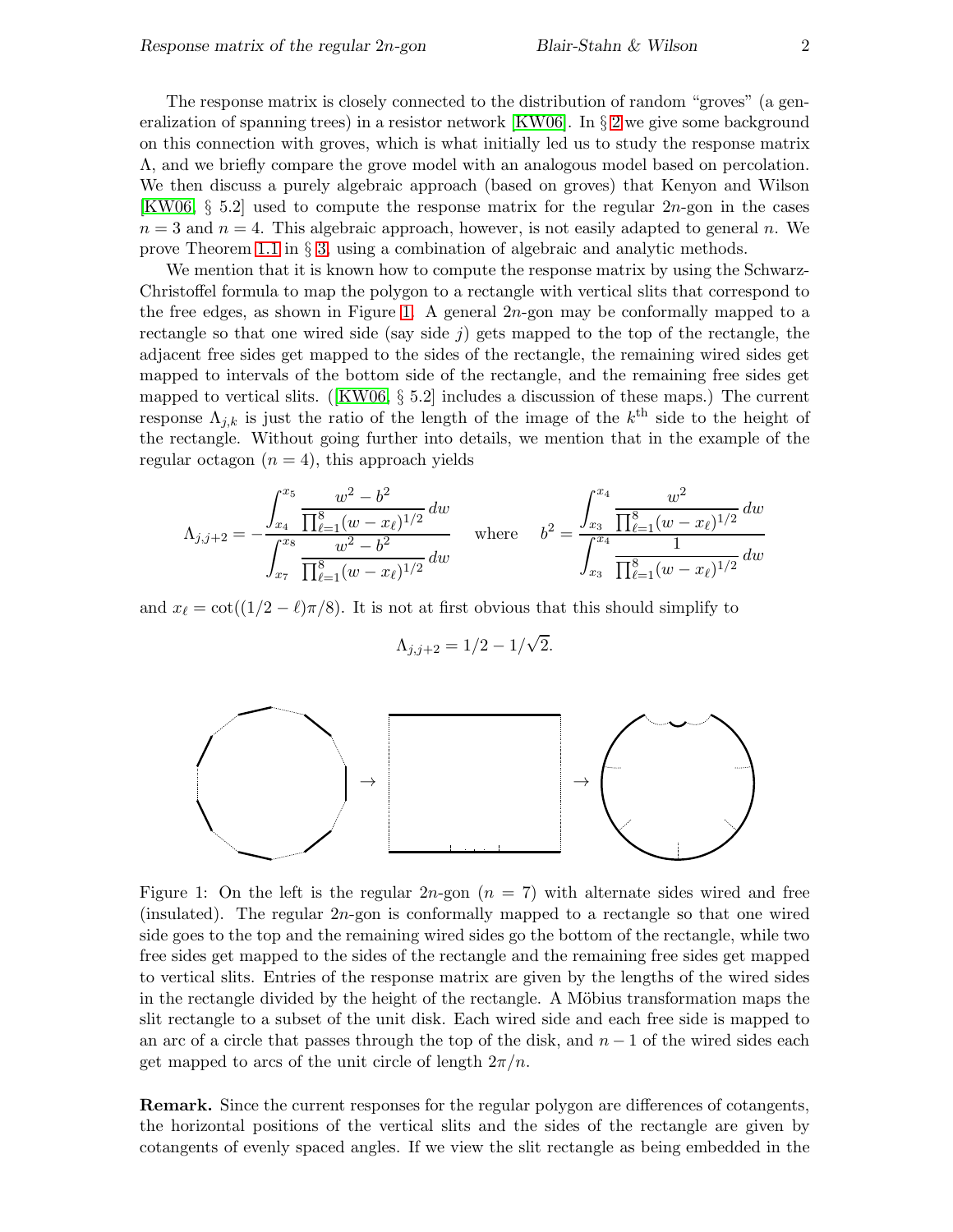upper half plane with the rectangle's bottom edge on the real axis, then there is a Möbius transformation of the upper half plane to the unit disk so that images of the bases of the vertical slits (and the two bottom corners) are evenly spaced on the unit circle (Figure [1\)](#page-1-0).

## <span id="page-2-0"></span>2 The response matrix and random groves

We give here some background on the relation between the response matrix of a graph and random "groves" of that graph. A grove is a forest, i.e., an acyclic collection of edges of the graph, such that every constituent tree of the forest contains at least one of a special set of distinguished vertices, which are called nodes. The upper-left panel of Figure [2](#page-2-1) shows a grove on a graph with two nodes (labeled 1 and 2), and the lower-left panel shows a grove on a graph with three nodes (labeled 1, 2, and 3). The first grove consists of one tree, which contains the two nodes 1 and 2, and the path connecting the nodes is highlighted. The second grove consists of two trees, one of which contains nodes 1 and 3, while the other contains just node 2.



<span id="page-2-1"></span>Figure 2: Examples of grove (left) and percolation (right) configurations on regions with two (upper) or three (lower) nodes. Random groves and percolation are both important special cases of the Fortuin-Kasteleyn random cluster model from statistical physics [\[FK72\]](#page-9-8). The paths connecting the nodes are highlighted, and when the grid spacing  $\varepsilon$  tends to 0, the probability that the nodes are connected in a given way is indicated below the panels. (The percolation formulas are rigorous for site percolation on the triangular lattice, and are conjectured to hold for the bond percolation shown here.)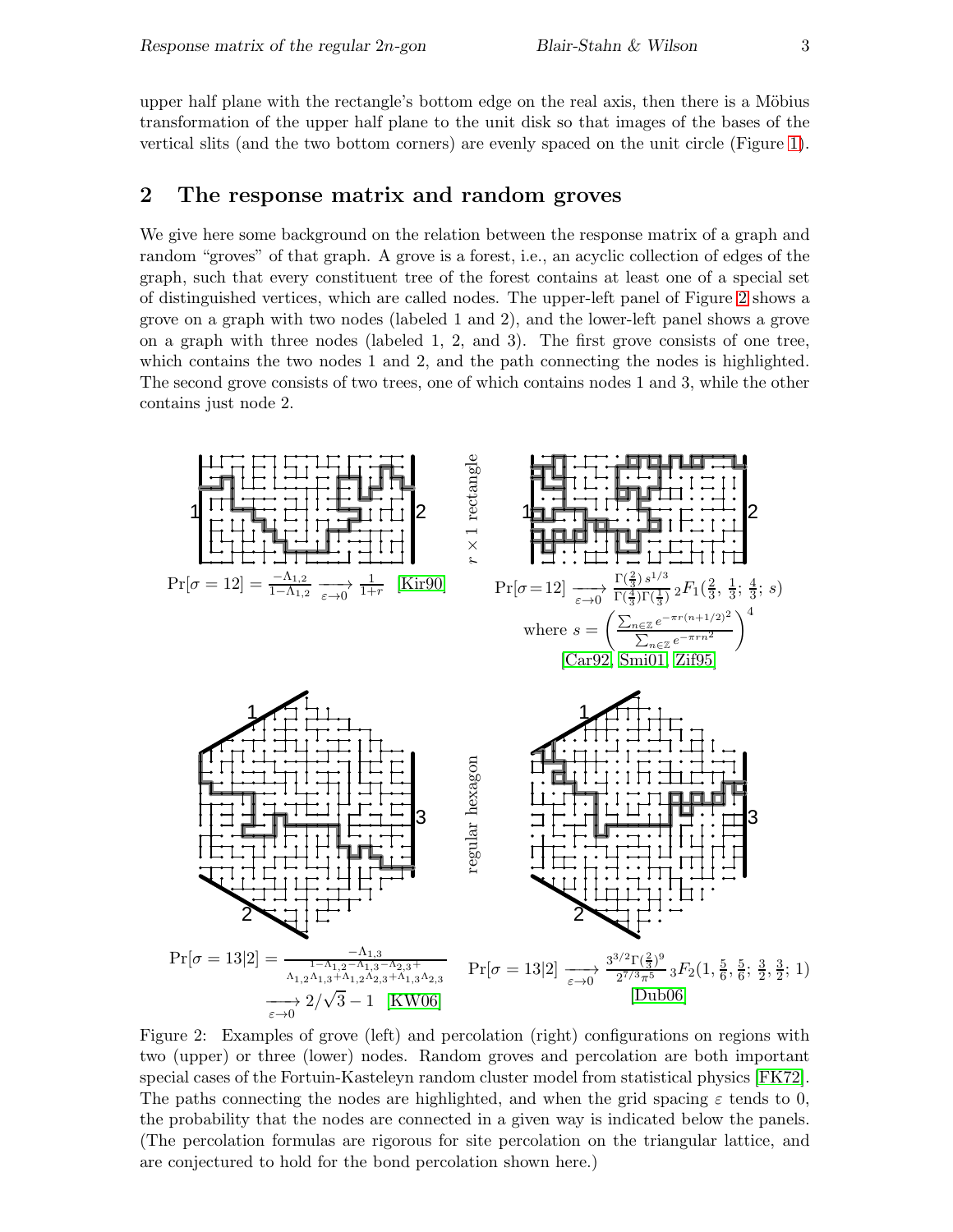Groves of "circular planar graphs" arise naturally in combinatorics [\[CS04\]](#page-9-9) and statistical physics [\[KW06\]](#page-9-3). A graph with distinguished nodes is "circular planar" if it embeds in the plane and each of the nodes lies on the outer face; the nodes are numbered in a counterclockwise order. If a uniformly random grove is chosen, this defines a random (noncrossing) partition  $\sigma$  on the set of nodes, and we are interested in the probability distribution of this random partition.

Another natural probability distribution on node partitions arises from percolation on the graph (where each edge is included independently with probability  $p$ ); this is illustrated in the right-hand panels of Figure [2](#page-2-1) for  $p = 1/2$ . There has been significant recent work in studying crossing events for percolation such as those shown in Figure [2,](#page-2-1) and it is interesting to compare the crossing event probabilities in these two models.

For graphs with two nodes, the partition probabilities for groves follow from Kirchhoff's formula [\[Kir90\]](#page-9-6):

<span id="page-3-0"></span>
$$
\frac{\text{\# spanning trees}}{\text{\# two-tree forests with}} = \frac{\Pr[\text{grove partition is 12}]}{\Pr[\text{grove partition is 1|2}]} = \frac{1}{R_{1,2}} = -\Lambda_{1,2},\tag{1}
$$
\nnodes 1 and 2 disconnected

where  $R_{1,2}$  is the electrical resistance between nodes 1 and 2 when the graph is viewed as a resistor network in which each edge has unit resistance. (The relation  $\Lambda_{1,2} = -1/R_{1,2}$ holds for two nodes only; when there are more nodes, the response matrix entries are more complicated functions of the pairwise resistances.)

In the case where the graph is a fine grid restricted to an  $r \times 1$  rectangular region, with the two nodes being extra vertices corresponding to the left and right edges of the rectangle (as illustrated in Figure [2\)](#page-2-1), then  $R_{1,2} = r$ , so the probability that the grove partition  $\sigma$  is 12 is simply  $Pr[\sigma = 12] = 1/(1+r)$ . If the fine grid is restricted to a region different from a rectangle, with two nodes each occupying some fraction of the boundary, then the region may be conformally mapped to a rectangle of some aspect ratio  $r$ , with the two nodes getting mapped to the left and right edges. When the grid becomes very fine, the resistance between the nodes in the orginal domain converges to  $r$ , so in this limit  $Pr[\sigma = 12] \rightarrow 1/(1+r).$ 

The corresponding formula for critical percolation (where each edge occurs independently with probability  $1/2$ ) was deduced by Cardy [\[Car92\]](#page-8-1) (see upper-right panel of Figure [2\)](#page-2-1) using exact but nonrigorous methods. (Ziff adapted Cardy's formula, which was given for the upper half plane, to rectangular regions [\[Zif95\]](#page-9-5), and Smirnov gave a rigorous proof for the related model of site percolation [\[Smi01\]](#page-9-4).)

More recently these boundary crossing events have been studied in regions with more nodes [\[Dub06,](#page-9-7) [KW06\]](#page-9-3); this is illustrated in the lower-right (for percolation) and lower-left (for groves) panels of Figure [2.](#page-2-1) In the case of groves, Kenyon and Wilson [\[KW06\]](#page-9-3) show how to compute the boundary partition probabilities for any number of nodes in terms of the entries of the response matrix  $\Lambda$  of the graph when viewed as an electrical network. It is convenient to abbreviate

$$
\dddot{\Pr}(\sigma) = \frac{\Pr[\text{grove partition is } \sigma]}{\Pr[\text{grove partition is } 1|2| \dots |n]}.
$$

For graphs with three nodes the analogues of Kirchhoff's formula [\(1\)](#page-3-0) are

<span id="page-3-1"></span>
$$
\dddot{Pr}(1|23) = -\Lambda_{2,3}, \qquad \dddot{Pr}(2|13) = -\Lambda_{1,3}, \qquad \dddot{Pr}(3|12) = -\Lambda_{1,2}, \qquad \dddot{Pr}(1|2|3) = 1. \tag{2}
$$

More generally, Kenyon and Wilson [\[KW06\]](#page-9-3) proved that for any circular planar graph with any number n of nodes on the outer face, if  $\sigma$  is any noncrossing partition on  $\{1,\ldots,n\}$ ,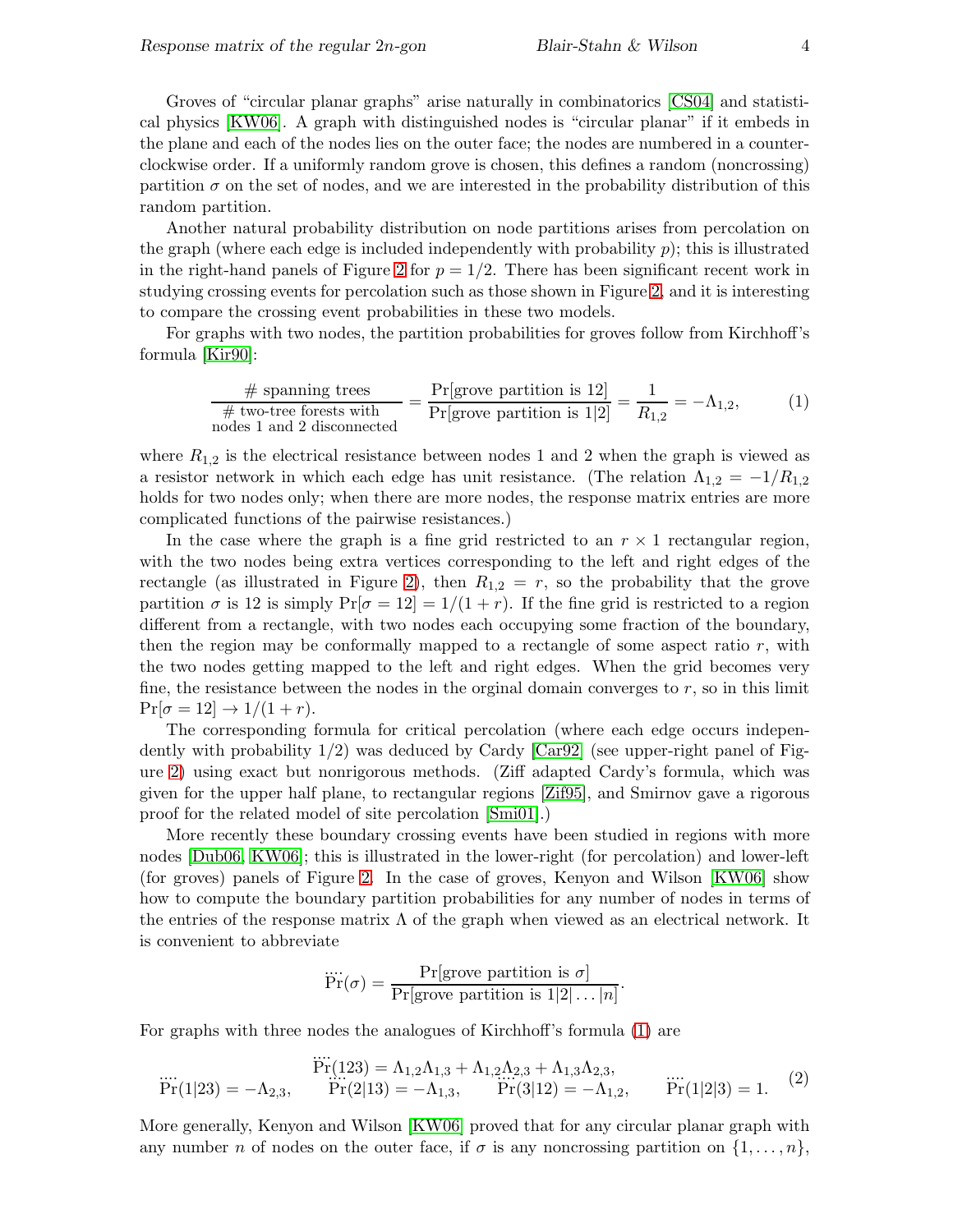It is interesting to see what these general formulas give for some nice special cases. For example, Dubédat [\[Dub06\]](#page-9-7) computed the partition probabilities for (site) percolation when the region is the regular hexagon with 3 nodes along alternate sides of the hexagon. (The lower-right panel of Figure [2](#page-2-1) illustrates this for bond percolation.) To carry out a similar computation for groves, we need to calculate the response matrix for the regular hexagon with alternating free and wired boundary conditions on its faces.

In the introduction we mentioned an algebraic approach for computing the response matrix  $\Lambda_{i,k}$  for a regular 2n-gon. This approach [\[KW06,](#page-9-3) § 5.2] is based on enumerating trees in a random grove; we briefly describe this tree-enumeration approach together with some associated open problems.

We consider random groves on a very fine grid restricted to the regular  $2n$ -gon, with n nodes "wired" to every other side of the polygon (as in Figure [2\)](#page-2-1). Using the formulas from [\[KW06\]](#page-9-3), we may express the polynomial

$$
P_n(q) = \sum_{t=1}^n \frac{\Pr[t \text{ trees in grove}]}{\Pr[n \text{ trees in grove}]} q^{t-1}
$$

in terms of the response matrix of the graph, which in the scaling limit approaches the response matrix  $\Lambda$  of the regular  $2n$ -gon. Since (by symmetry considerations) the response matrix for the regular 2n-gon is circulant, we may define  $\Lambda_{j-k} = \Lambda_{j,k}$  (where indices are identified mod n). From the above formulas [\(2\)](#page-3-1) we see that, in the limit,  $P_3(q)$  =  $1 - 3\Lambda_1 q + 3\Lambda_1^2 q^2$ . For the regular octagon it turns out that

$$
P_4(q) = 1 - q(4\Lambda_1 + 2\Lambda_2) + q^2(6\Lambda_1^2 + 8\Lambda_1\Lambda_2 + 2\Lambda_2^2) - q^3(4\Lambda_1^3 + 8\Lambda_1^2\Lambda_2 + 4\Lambda_1\Lambda_2^2).
$$

For each grove of a circular planar graph with  $n$  nodes there is a dual grove on the dual graph, which contains the duals of edges not contained in the primal grove. The number of trees in a grove plus the number of trees in its dual grove is  $n + 1$ . Since the dual graph of a fine grid restricted to the regular  $2n$ -gon with alternate wired/free boundary conditions is again a fine grid restricted the the regular  $2n$ -gon with alternate free/wired boundary conditions, in the limit where the grid is very fine, the probability of seeing t trees in a random grove equals the probability of seeing  $n - t + 1$  trees. Hence the coefficients of the polynomial  $P_n(q)$  form a palindrome. For  $n = 3$  this implies that  $3\Lambda_1^2 = 1$ , or  $\Lambda_1 = -1/\sqrt{3}$ , determining the response matrix. For  $n = 4$  there are several pairs  $(\Lambda_1, \Lambda_2)$  which make  $P_4(q)$  a palindrome, but only one in which  $\Lambda_1$  and  $\Lambda_2$  are both negative  $(\Lambda_1 = -1/2,$  $\Lambda_2 = 1/2 - 1/\sqrt{2}$ , which is enough to determine the response matrix. For general n the fact that  $P_n(q)$  is a palindromic polynomial generates enough constraints to limit the coefficients of  $\Lambda$  to a zero-dimensional algebraic variety, but it is not clear that there will always be a unique negative solution for the  $\Lambda$ 's, nor is it clear how to obtain the solution for general  $n$  using this algebraic approach.

However, in the next section we explicitly compute the response matrix for the polygon  $P$  by other means, proving Theorem [1.1.](#page-0-0) Combining this result with the formulas from [\[KW06\]](#page-9-3), we may write down the first few polynomials  $P_n(q)$ :

$$
P_2(q) = 1 + q
$$
  
\n
$$
P_3(q) = 1 + \sqrt{3}q + q^2
$$
  
\n
$$
P_4(q) = 1 + (1 + \sqrt{2})q + (1 + \sqrt{2})q^2 + q^3
$$
  
\n
$$
P_5(q) = 1 + \sqrt{5 + 2\sqrt{5}}q + (2 + \sqrt{5})q^2 + \sqrt{5 + 2\sqrt{5}}q^3 + q^4
$$
  
\n
$$
P_6(q) = 1 + (2 + \sqrt{3})q + (3 + 2\sqrt{3})q^2 + (3 + 2\sqrt{3})q^3 + (2 + \sqrt{3})q^4 + q^5
$$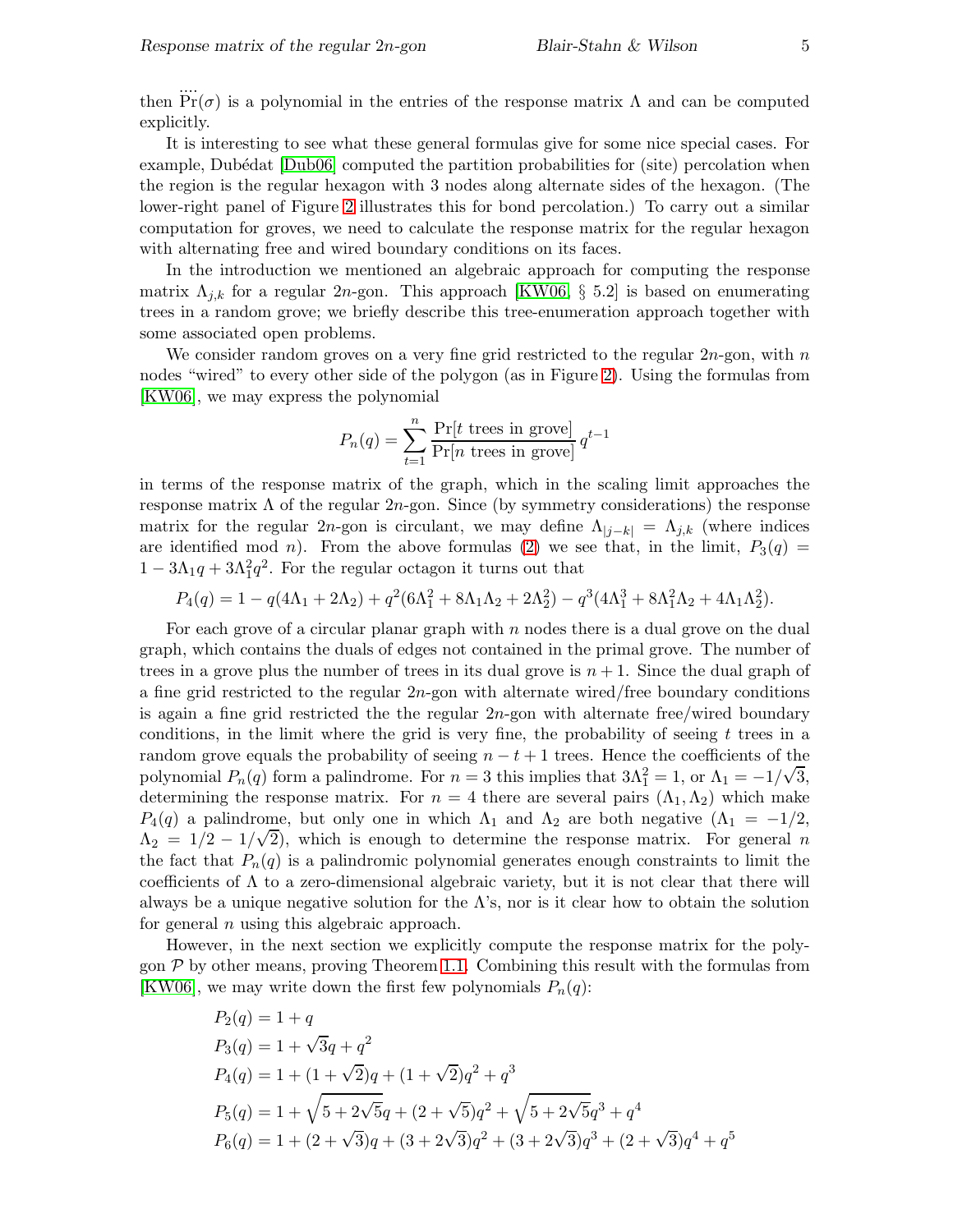The constant term is of course always 1. Referring to [\[KW06\]](#page-9-3), the linear term is  $-\sum_{j < k} \Lambda_{j,k}$ , which simplifies to  $\cot(\pi/(2n))$ . It would be interesting to better understand the polynomials  $P_n$ , such as for example the approximate distribution of the number of trees for large n, or the asymptotics of  $P_n(1) = 1/Pr$ [random grove is a single tree].

## <span id="page-5-0"></span>3 Computing  $\Lambda$

This section is devoted to proving Theorem [1.1.](#page-0-0) In  $\S 3.1$  $\S 3.1$  we identify the eigenvectors and eigenvalues of  $\Lambda$  using symmetry considerations, thereby finding a diagonalization of  $\Lambda$ . Then in § [3.2](#page-7-0) we compute  $\Lambda$  by performing a matrix multiplication to change from the eigenbasis back to the standard basis.

#### <span id="page-5-1"></span>3.1 Complex potential and the diagonalization of  $\Lambda$

The key to finding the eigenvectors and eigenvalues of  $\Lambda$  is to introduce complex electric potentials and currents in order to exploit the symmetry of the polygon  $P$ . A complexvalued potential V on  $P$  can be thought of as two separate real potentials, one from the real part of V and the other from the imaginary part. The electric field  $E_V$  now takes values in  $\mathbb{C}^2$  rather than  $\mathbb{R}^2$ , and can be thought of as carrying separate real and imaginary currents. The current output  $\vec{I}$  will now be a *complex*-linear function of the voltage configuration  $\vec{v}$ . Thus we can view Λ as a complex-linear transformation of  $\mathbb{C}^n$  whose restriction to  $\mathbb{R}^n$ yields the expected real current outputs.

Let  $\omega = e^{2\pi i/n}$ , and for  $1 \leq k \leq n$ , define the voltage configuration  $\vec{v}_k$  by  $(\vec{v}_k)_j = \omega^{jk}$ .

<span id="page-5-2"></span>**Lemma 3.1.** Let  $1 \leq k \leq n$ . Then  $\vec{v}_k = (\omega^k, \omega^{2k}, \dots, \omega^{(n-1)k}, 1)$  is an eigenvector of  $\Lambda$ , and the corresponding eigenvalue  $\lambda_k$  is the current entering  $P$  through node n under the voltage configuration  $\vec{v}_k$ .

*Proof.* Let  $\sigma : \mathbb{C}^n \to \mathbb{C}^n$  denote the function which cyclically shifts the components of a vector to the left:  $\sigma(v_1, v_2, \ldots, v_{n-1}, v_n) = (v_2, v_3, \ldots, v_n, v_1)$ . If  $\vec{v}$  is a voltage configuration on P,  $\sigma\vec{v}$  is the voltage configuration obtained by replacing the voltage on node j with the voltage on node  $j+1$  (where the indices are identified mod n). Because  $\mathcal P$  is rotationally symmetric, the resulting currents will likewise be rotated clockwise by one node. That is,

$$
\Lambda(\sigma \vec{v}) = \sigma(\Lambda \vec{v}) \text{ for all } \vec{v} \in \mathbb{C}^n.
$$

On the other hand, for each vector  $\vec{v}_k = (\omega^k, \omega^{2k}, \dots, \omega^{(n-1)k}, 1)$ , we have  $\sigma \vec{v}_k = \omega^k \vec{v}_k$ . If  $\vec{I}_k = \Lambda \vec{v}_k$  is the current output resulting from  $\vec{v}_k$ , then we have

$$
\sigma \vec{I}_k = \sigma(\Lambda \vec{v}_k) = \Lambda(\sigma \vec{v}_k) = \Lambda(\omega^k \vec{v}_k) = \omega^k \vec{I}_k.
$$
  
This implies  $(\vec{I}_k)_j = \omega^{jk} (\vec{I}_k)_n$ , so  $\Lambda \vec{v}_k = \vec{I}_k = (\vec{I}_k)_n \vec{v}_k$ .

Next we compute the eigencurrent  $\lambda_k = (\vec{I}_k)_n$  by considering the harmonic conjugate of the potential induced by  $\vec{v}_k$ . Since harmonic conjugation defines a real-linear operator – call it  $H$  – on real-valued harmonic functions on  $P$  (modulo constant functions), there is a unique way to extend  $\mathcal{H}$  to a complex-linear operator on complex-valued harmonic functions on  $P$ . Recall that any harmonic conjugate satisfies the Cauchy-Riemann equations,

$$
(\mathcal{H}V)_x = -V_y \quad \text{and} \quad (\mathcal{H}V)_y = V_x,
$$

so that  $\nabla \mathcal{H} V$  is orthogonal to  $\nabla V$  at every point. The Cauchy-Riemann equations imply the following well-known result (see e.g., [\[Gam01,](#page-9-10) Section III.6]), which we shall use to compute the current  $\lambda_k$ :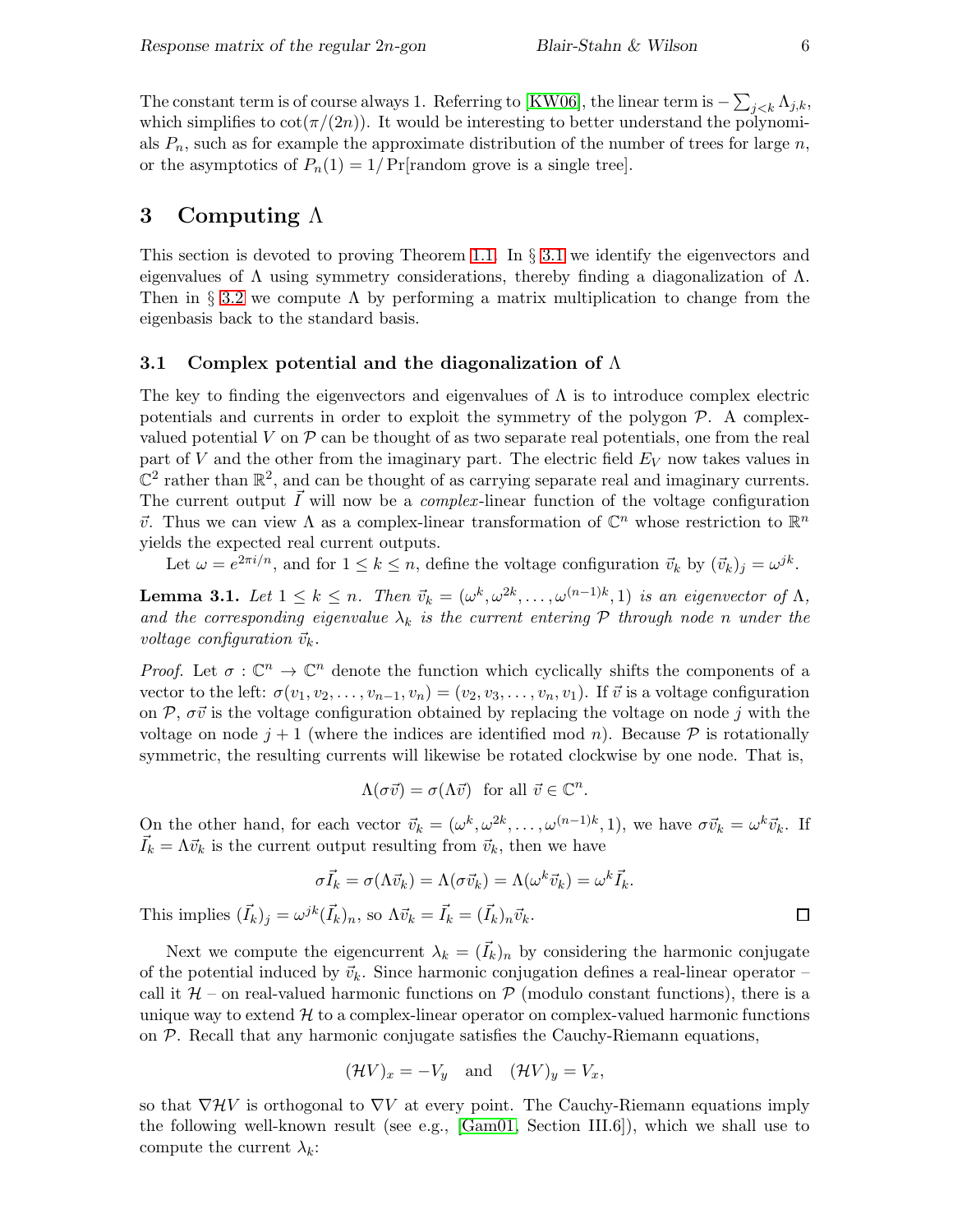<span id="page-6-4"></span>**Proposition 3.2.** Let  $\Omega \subseteq \mathbb{C}$  be simply connected, let  $V : \Omega \to \mathbb{C}$  be harmonic, and let  $\gamma : [0,1] \to \Omega$  be a  $C^1$  path with  $\gamma(0) = a$  and  $\gamma(1) = b$ . If HV is any harmonic conjugate of V, then the current due to V flowing from left to right across  $\gamma$  is equal to  $\mathcal{H}V(a) - \mathcal{H}V(b)$ (where 'left' and 'right' are defined relative to  $\gamma$ 's orientation).

Now let  $\mathcal{H}_0 V$  denote the harmonic conjugate of V satisfying  $(\mathcal{H}_0 V)(0) = iV(0)$ , so that  $\mathcal{H}_0^2 = -Id$ , and let  $V_k : \mathcal{P} \to \mathbb{C}$  be the potential function induced by the voltage configuration  $\vec{v}_k$ .

<span id="page-6-1"></span>**Lemma 3.3.** Let  $\zeta \equiv e^{i\pi/n}$  (so  $\zeta^2 = \omega$ ). Then  $\mathcal{H}_0 V_k$  takes the value  $-i\zeta^{(2j-1)k}$  on side  $2j = 1$ , for  $1 \leq j \leq n$ , and has zero normal derivative on the even-numbered sides of P (see Figure [3\)](#page-6-0). Under the potential  $V_k$ , the current  $\lambda_k$  entering  $P$  through side  $2n$  is  $2\sin(\pi k/n)$ . PSfrag replacements



<span id="page-6-0"></span>Figure 3: Boundary conditions of  $V_k$  and  $\mathcal{H}_0 V_k$  for  $n = 4$ , illustrating Lemma [3.3.](#page-6-1) Thick solid lines represent wired sides of  $P$ , and thin dashed lines represent free sides.

*Proof.* The fact that the boundary conditions of  $\mathcal{H}_0V_k$  are wired where  $V_k$  is free and vice versa is immediate from the Cauchy-Riemann equations: Since  $\nabla V_k$  is oriented parallel to the boundary on the free edges and orthogonal to the boundary on the nodes, the reverse is true for  $\nabla \mathcal{H} V_k$ . (Boundary issues can be dealt with by using Schwarz reflection to enlarge the domain, moving the boundary sides to the interior.)

Recall that rotating the voltages in the configuration  $\vec{v}_k$  clockwise by one node is the same as multiplying them by  $\omega^k$ . Thus, if z is on an even-numbered side of  $P$ , then

<span id="page-6-2"></span>
$$
V_k(\omega z) = \omega^k V_k(z). \tag{3}
$$

Now for each  $\alpha \in \mathbb{C}$  with  $|\alpha|=1$ , we define the rotation operator  $R_{\alpha}(z)=\alpha z$  for  $z \in \mathbb{C}$ . With this notation, [\(3\)](#page-6-2) says that the functions  $V_k \circ R_\omega$  and  $\omega^k V_k$  agree on the nodes of  $\mathcal{P}$ . Since they are also both continuous on  $P$ , harmonic on the interior, and have zero normal derivative on the free edges, they must be equal, so [\(3\)](#page-6-2) in fact holds for all  $z \in \mathcal{P}$ .

Since H is linear, [\(3\)](#page-6-2) implies  $\mathcal{H}_0 V_k(\omega z) = \omega^k \mathcal{H}_0 V_k(z) + C$  for some constant C. Setting z = 0 shows that  $C = (1 - \omega^k) \mathcal{H}_0 V_k(0) = 0$  (because  $\mathcal{H}_0 V_k(0) = iV_k(0) = 0$  if  $k \neq n$ , and  $1 - \omega^n = 0$ ). Thus we have

<span id="page-6-3"></span>
$$
\mathcal{H}_0 V_k(\omega z) = \omega^k \mathcal{H}_0 V_k(z)
$$
\n(4)

for all  $z \in \mathcal{P}$ , so  $\mathcal{H}_0 V_k$  has the same type of rotational symmetry as  $V_k$ .

Let  $a_k$  denote the (constant) value of  $\mathcal{H}_0V_k$  on side 1. Combining [\(4\)](#page-6-3) with the fact that  $\mathcal{H}_0V_k$  has alternating free/wired boundary conditions shows that the boundary conditions of the harmonic functions  $a_kV_k$  and  $(\mathcal{H}_0V_k) \circ R_\zeta$  agree, so these functions must be equal.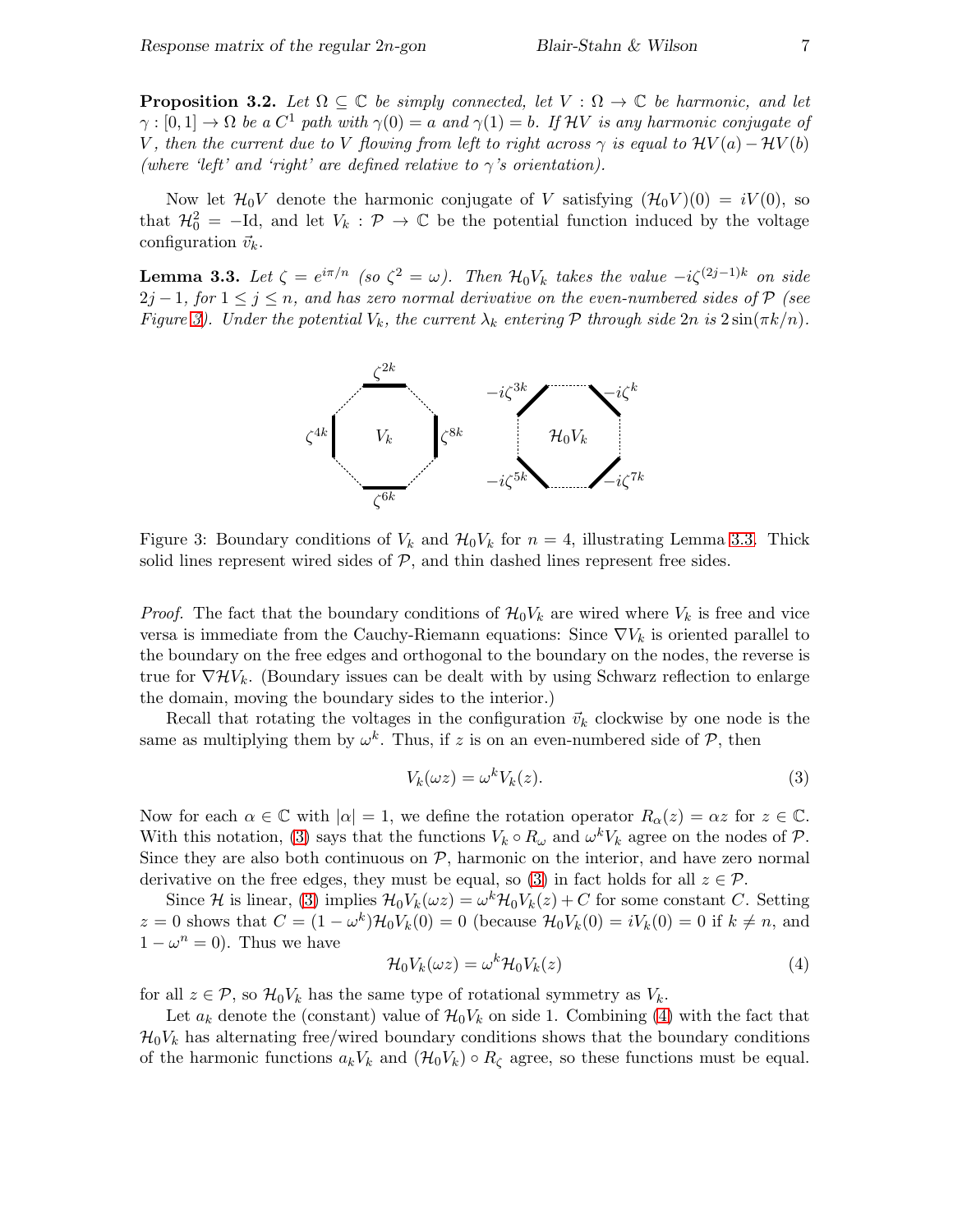Therefore,

$$
\mathcal{H}_0 V_k = a_k V_k \circ R_{\zeta^{-1}}
$$
  
\n
$$
\mathcal{H}_0^2 V_k = a_k \mathcal{H}_0 (V_k \circ R_{\zeta^{-1}})
$$
  
\n
$$
-V_k = a_k (\mathcal{H}_0 V_k) \circ R_{\zeta^{-1}}
$$
  
\n
$$
-V_k = a_k^2 V_k \circ R_{\zeta^{-2}}
$$
  
\n
$$
-V_k = a_k^2 \omega^{-k} V_k,
$$

which shows that  $a_k = \pm i\zeta^k$  (note that [\(3\)](#page-6-2) was used in the last step).

If  $k = n$  then  $V_k \equiv 1$ , which implies  $\mathcal{H}_0 V_k \equiv i$ , so  $a_n = i = -i\zeta^n$  and  $\lambda_n = 0$ . If  $1 \leq k < n$ , we use Proposition [3.2](#page-6-4) to compute the current  $\lambda_k$ , up to a choice of sign:

$$
\lambda_k = \mathcal{H}_0 V_k (e^{i\pi/2n}) - \mathcal{H}_0 V_k (e^{-i\pi/2n}) = a_k - \omega^{-k} a_k = \pm i\zeta^k \mp i\zeta^{-k} = \mp 2\sin(\pi k/n).
$$

To determine the sign, note that since  $V_k$  is harmonic, we have  $V_k(z) = \mathbb{E}[V_k(z_T)]$  for all  $z \in \mathcal{P}$ , where  $z_t$  is a standard Brownian motion started at  $z_0 = z$  which is reflected off the odd sides and absorbed at the even sides, and  $T$  is the absorption time. On the evennumbered sides, Re  $V_k(z)$  is maximized (with value 1) on side 2n. Thus Re  $V_k(z) < 1$  for z in the interior of the polygon  $P$ , so the real part of the electric field on side  $2n$  points into P. Hence the real part of the current entering P on side 2n must be nonnegative, so it is  $+2\sin(\pi k/n)$ , and  $a_k = -i\zeta^k$ . it is  $+2\sin(\pi k/n)$ , and  $a_k = -i\zeta^k$ .

#### <span id="page-7-0"></span>3.2 Recovering  $\Lambda$  from its diagonalization

Putting together Lemmas [3.1](#page-5-2) and [3.3](#page-6-1) we have

<span id="page-7-1"></span>**Theorem 3.4.** The response matrix  $\Lambda$  satisfies  $\Lambda W = WD$ , where W is the matrix of eigenvectors given by  $W_{j,k} = e^{2\pi i j k/n}$ , and D is the diagonal matrix of eigenvalues with  $D_{k,k} = \lambda_k = 2 \sin(\pi k/n).$ 

We use the following lemma to compute  $\Lambda$  from Theorem [3.4.](#page-7-1) Recall that  $\zeta = e^{i\pi/n}$ .

<span id="page-7-2"></span>**Lemma 3.5.** If m is any integer, then

$$
\sum_{\ell=1}^n \zeta^{(2m\pm 1)\ell} = -1 + i \cot\left[\frac{\pi}{n}\left(m \pm \frac{1}{2}\right)\right].
$$

*Proof.* Let  $b_{\ell} = \zeta^{(2m\pm 1)\ell}$  and let  $\beta = \sum_{\ell=1}^{n} b_{\ell}$ . We first show that  $\text{Re}\,\beta = -1$ . Since  $b_{n-\ell} = -b_{\ell}$ , the real parts of  $b_{\ell}$  and  $b_{n-\ell}$  add to 0 (or the real part equals 0 if  $\ell = n/2$ ). Pairing up the terms in this way, we see  $\text{Re }\sum_{\ell=1}^{n-1} b_{\ell} = 0$  and hence  $\text{Re }\beta = \text{Re }b_n = -1$ .

Now let  $\theta = \frac{\pi}{n}$  $\frac{\pi}{n}$   $\left(m\pm\frac{1}{2}\right)$  $(\frac{1}{2})$ , and define  $\beta' = e^{-i\theta}\beta$ . We will use the same trick as above to show that  $\beta'$  is imaginary, then show that this implies  $\text{Im }\beta = \cot \theta$  (see Figure [4\)](#page-8-2). Note that  $\beta' = \sum_{\ell=1}^n c_\ell$ , where  $c_\ell = e^{-i\theta} b_\ell = e^{\frac{i\pi}{2n}(2m\pm 1)(2\ell-1)}$ . Now,

$$
c_{n+1-\ell} = e^{\frac{i\pi}{2n}(2m\pm 1)(2n-2\ell+1)} = e^{\pm i\pi}e^{-\frac{i\pi}{2n}(2m\pm 1)(2\ell-1)} = -\overline{c_{\ell}},
$$

so  $c_{\ell}$  and  $c_{n+1-\ell}$  are symmetric about the imaginary axis. It follows that  $\beta'$  is imaginary and hence  $\arg \beta = \theta + \arg \beta' = \theta \pm \frac{\pi}{2}$  $\frac{\pi}{2}$ . Finally, observe that

Im 
$$
\beta = \text{Re }\beta \cdot \tan(\arg \beta) = -1 \cdot \tan (\theta \pm \frac{\pi}{2}) = \cot \theta = \cot \left[\frac{\pi}{n} \left(m \pm \frac{1}{2}\right)\right].
$$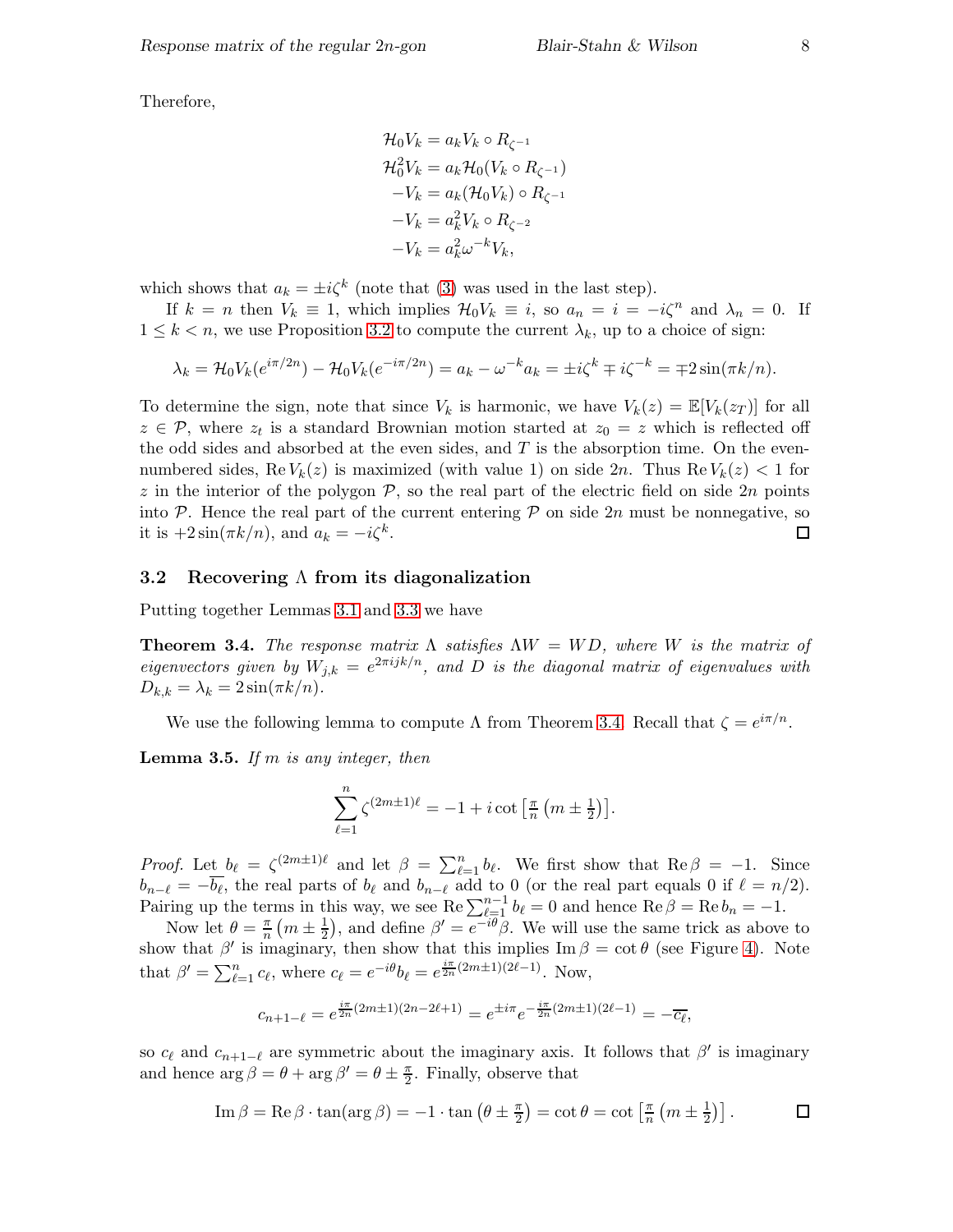

<span id="page-8-2"></span>Figure 4: Illustration of the proof of Lemma [3.5](#page-7-2) with  $n = 6$  and  $m = 0$ . The first five powers of ζ are symmetric about the imaginary axis, so the sum  $β = \sum_{\ell=1}^{6} ζ^{\ell}$  lies on the line Re  $z = -1$ . The first six powers of  $\zeta$  are symmetric about the line arg  $z = \theta + \pi/2$ , where  $\theta = \pi/12$ , so  $\beta$  also lies on this line (equivalently,  $\beta' = e^{-i\theta}\beta$  is imaginary).

*Proof of Theorem [1.1.](#page-0-0)* First we observe that the matrix  $W$  in Theorem [3.4](#page-7-1) is invertible with  $W^{-1} = \frac{1}{n}W^*$ . (One can easily verify this directly, or simply notice that  $\frac{1}{\sqrt{n}}W$  is the inverse discrete Fourier transform matrix, which is unitary.) We need to show that the entries of the matrix  $WDW^{-1}$  agree with the formula for  $\Lambda$  given in Theorem [1.1.](#page-0-0) It follows from Theorem [3.4](#page-7-1) that  $(WD)_{j,k} = W_{j,k}D_{k,k} = \zeta^{2jk}\lambda_k = \zeta^{2jk}(\zeta^k - \zeta^{-k})/i$ . Since  $(W^{-1})_{j,k} = \frac{1}{n} \overline{W_{k,j}} = \zeta^{-2jk}/n$ , we have

$$
\Lambda_{j,k} = (WDW^{-1})_{j,k} = \sum_{\ell=1}^{n} (WD)_{j,\ell}(W^{-1})_{\ell,k} = \frac{1}{in} \sum_{\ell=1}^{n} \zeta^{2j\ell} (\zeta^{\ell} - \zeta^{-\ell}) \zeta^{-2\ell k}
$$
  

$$
= \frac{1}{in} \sum_{\ell=1}^{n} \left[ \left( \zeta^{2(j-k)+1} \right)^{\ell} - \left( \zeta^{2(j-k)-1} \right)^{\ell} \right]
$$
  

$$
= \frac{\cot \left[ \frac{\pi}{n} \left( j - k + \frac{1}{2} \right) \right] - \cot \left[ \frac{\pi}{n} \left( j - k - \frac{1}{2} \right) \right]}{n},
$$

where the last equality follows from Lemma [3.5.](#page-7-2)

#### Acknowledgements

We thank Richard Kenyon for helpful discussions, in particular for suggesting the use of complex voltages.

### References

- <span id="page-8-1"></span>[Car92] John L. Cardy. Critical percolation in finite geometries. J. Phys. A, 25(4):L201– L206, 1992, [arXiv:math-ph/9910002.](http://arxiv.org/abs/math-ph/9910002)
- <span id="page-8-0"></span>[CdV98] Yves Colin de Verdière. Spectres de graphes, volume 4 of Cours Spécialisés [Specialized Courses). Société Mathématique de France, Paris, 1998.

 $\Box$